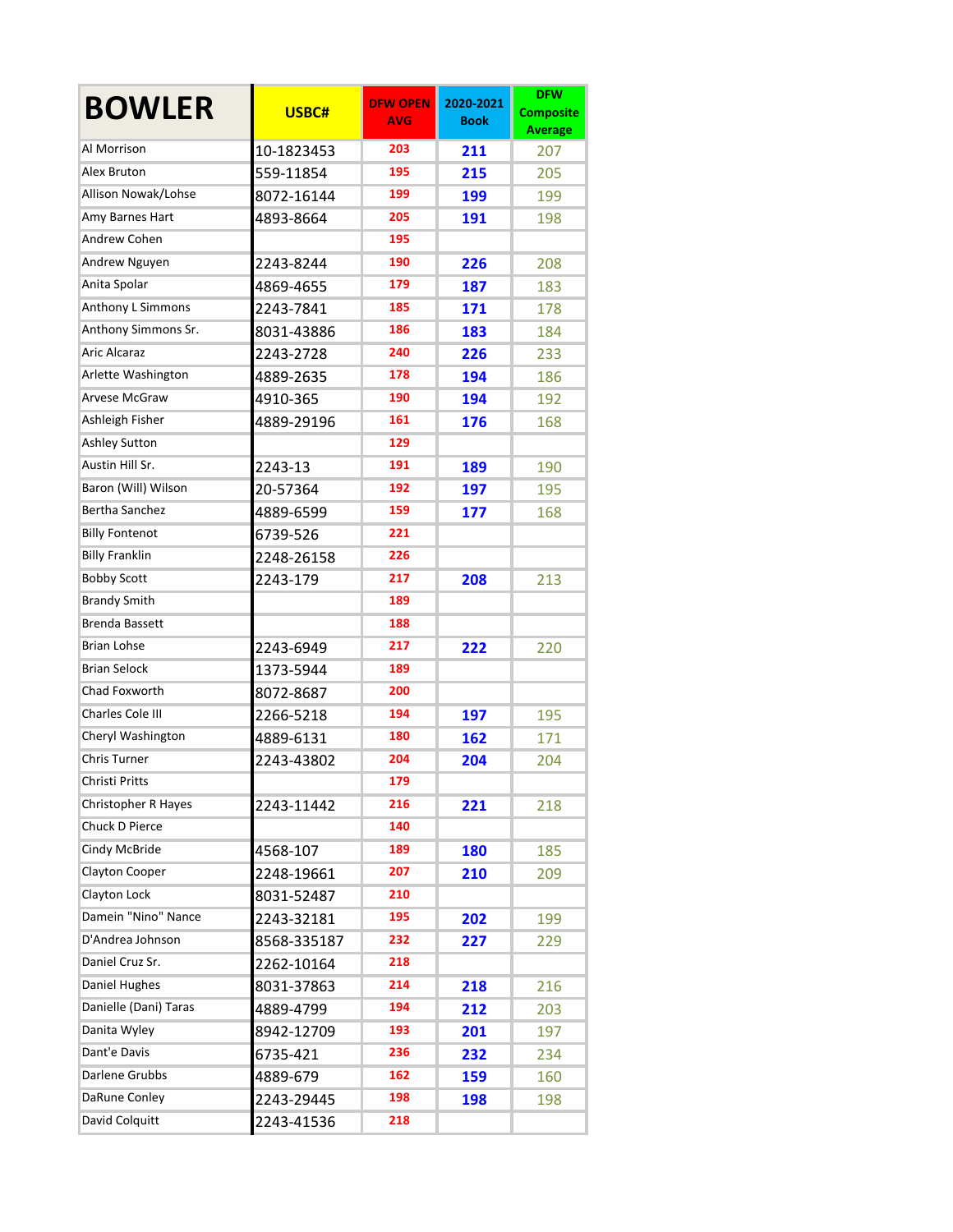| David Johnson           | 2243-4494  | 181 | 183 | 182 |
|-------------------------|------------|-----|-----|-----|
| David Kurlan            | 1635-8131  | 222 | 201 | 211 |
| David Webb              | 8072-13803 | 175 | 168 | 171 |
| De Nguyen               | 2243-33509 | 188 |     |     |
| Debbie Hauenstein       | 4889-19031 | 153 | 160 | 156 |
| Debby Oulicky           |            | 201 |     |     |
| Dejar Sommers           | 4889-2956  | 167 | 171 | 169 |
| Demetrya Wilson         | 4889-2530  | 202 | 203 | 203 |
| <b>Denise Cruz</b>      |            | 174 |     |     |
| Denise St. Clair        | 4889-22812 | 164 | 161 | 162 |
| Dennis Williams         | 2243-17851 | 204 | 200 | 202 |
| Deryck Lewis            | 2243-42606 | 202 | 206 | 204 |
| Detrique Hill           | 2243-5078  | 183 |     |     |
| Diana Jessie            | 4213-4430  | 220 | 205 | 213 |
| Dimitri Cruz            | 6745-5543  | 228 | 248 | 238 |
| Don Atwell              | 2248-4398  | 204 | 190 | 197 |
| <b>Donald Carter</b>    | 2248-6026  | 189 | 195 | 192 |
| Doug Brown              | 2243-2933  | 198 | 233 | 215 |
| Doug Gannon             | 2243-47477 | 179 | 185 | 182 |
| Douglas Sharper         | 8355-646   | 189 | 211 | 200 |
| Drenda Sneed            | 4889-13178 | 162 |     |     |
| Dwight Moore            | 8069-29079 | 213 | 223 | 218 |
| Ed Menapace             |            | 195 |     |     |
| <b>Eddie Rodgers</b>    |            | 199 |     |     |
| <b>Eddie Thomas III</b> | 2248-14556 | 174 | 189 | 182 |
| Emma Moore              | 8072-11790 | 158 | 140 | 149 |
| <b>Eric Tran</b>        | 265-19660  | 189 | 201 | 195 |
| Felicia Hill            | 4889-12345 | 170 | 168 | 169 |
| Gary Ponikiewski        | 8031-46713 | 202 | 212 | 207 |
| Geoffery Young          | 6736-310   | 221 |     |     |
| George Icenhour         | 2243-19104 | 180 | 185 | 182 |
| George Slack            | 8072-12380 | 193 | 186 | 190 |
| Heather Whitney         |            | 221 |     |     |
| Horace Lowery           | 175-2650   | 166 | 176 | 171 |
| Ira Bassett             | 2243-5590  | 193 |     |     |
| J R Young               | 2248-5244  | 188 | 207 | 197 |
| Jack Soria              | 2243-2177  | 223 | 223 | 223 |
| Jackie Fisher           | 4889-81    | 183 | 208 | 195 |
| Jaime Wells             | 4904-29693 | 182 | 192 | 187 |
| James Poledna           | 2248-3564  | 199 |     |     |
| James S Britton         | 8031-58745 | 185 | 202 | 193 |
| Jason Hamm              | 2248-3629  | 217 |     |     |
| Jason Maryland          | 2204-8476  | 225 | 223 | 224 |
| Jay Turner Jr           | 2248-34935 | 163 | 175 | 169 |
| Jeanette Van Gundy      | 6773-4430  | 191 | 211 | 201 |
| Jennifer Hayes          | 4889-7792  | 192 | 215 | 203 |
| Jennifer Morris         |            | 150 |     |     |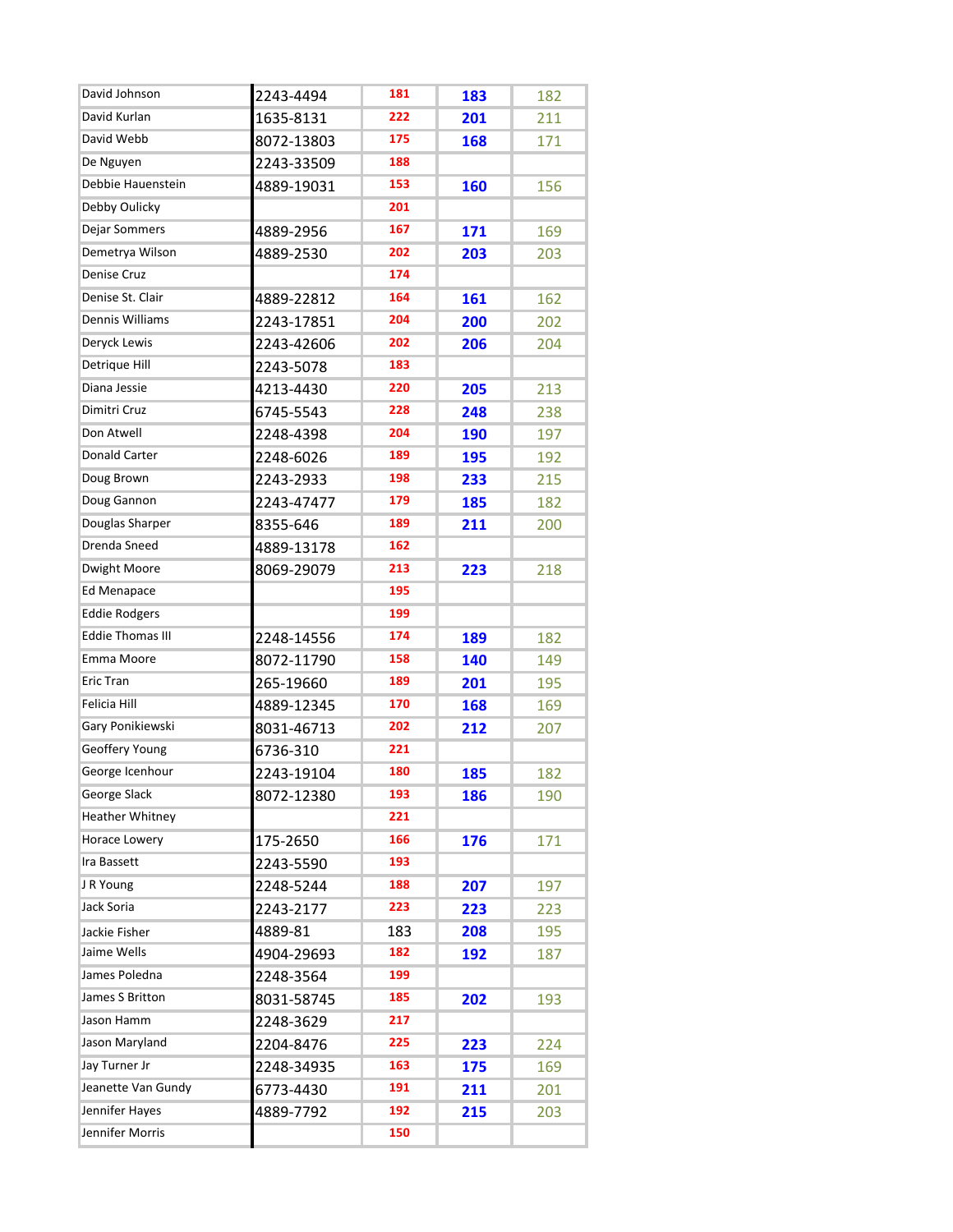| Jeremy Briggs            | 2243-43926 | 180 | 193 | 186 |
|--------------------------|------------|-----|-----|-----|
| Jesse Conway             | 2243-36001 | 197 | 185 | 191 |
| Jesus De LaCruz          |            | 187 |     | 93  |
| Jimmy Bryant             | 9183-5652  | 187 | 208 | 197 |
| Joey Speck               | 2271-1223  | 213 |     |     |
| John Pierce              | 2243-3899  | 230 |     |     |
| Jordan Hornes            |            | 224 |     |     |
| Josh Kreuter             | 9569-52776 | 180 | 209 | 194 |
| Josh Tinsman             | 2243-11309 | 227 | 214 | 220 |
| Joshua Mittl             |            | 219 |     |     |
| Kaitlin Williams         | 4889-31543 | 161 | 188 | 174 |
| Karen Sykes              | 4889-29815 | 183 | 190 | 187 |
| <b>KB Empy</b>           | 2243-3085  | 200 | 217 | 208 |
| Keith Anderson           | 8031-54127 | 174 | 188 | 181 |
| Ken Johns                |            | 194 |     |     |
| Kenneth Washington       | 2243-2660  | 208 | 210 | 209 |
| Kevin Gaddis Sr.         |            | 204 |     |     |
| Kevin Wesdyk             |            | 214 |     |     |
| Lane Thompson            | 11-285442  | 204 | 217 | 210 |
| Lawrence Stallworth      | 2243-49732 | 232 | 229 | 231 |
| Leritha Pride            | 4889-3013  | 192 | 195 | 193 |
| Leroy Willis Jr          | 2248-12151 | 208 | 220 | 214 |
| Lionell Hart             |            | 224 |     |     |
| Lisa Wasson              | 4889-611   | 206 | 200 | 203 |
| Loree Clark              | 4904-26220 | 179 | 180 | 180 |
| Lupe Reyna               | 2248-27963 | 199 | 204 | 202 |
| Marc Turner              | 8031-53566 | 189 | 204 | 197 |
| <b>Marshall Morrison</b> | 6762-176   | 228 | 227 | 227 |
| Mary Marr                | 8072-13198 | 158 | 165 | 162 |
| Matthew O'Neill          | 2243-47031 | 201 | 207 | 204 |
| <b>Megan Ellison</b>     |            | 182 |     |     |
| Micah Dodson             |            | 192 |     |     |
| Michael James            | 2243-43985 | 192 | 198 | 195 |
| Michael Lewis            | 2243-37628 | 210 | 232 | 221 |
| Michael Nguyen           | 9569-52661 | 163 |     |     |
| Michael York             | 2243-11333 | 198 | 198 | 198 |
| Michelle Allen           |            | 128 |     |     |
| Michelle Maddox          | 8031-51905 | 169 | 176 | 173 |
| Miriam Cohen             | 8031-50826 | 133 |     |     |
| Monroe Maddux            | 6739-1407  | 215 | 223 | 219 |
| <b>Nancy Turner</b>      | 4893-12267 | 153 | 156 | 155 |